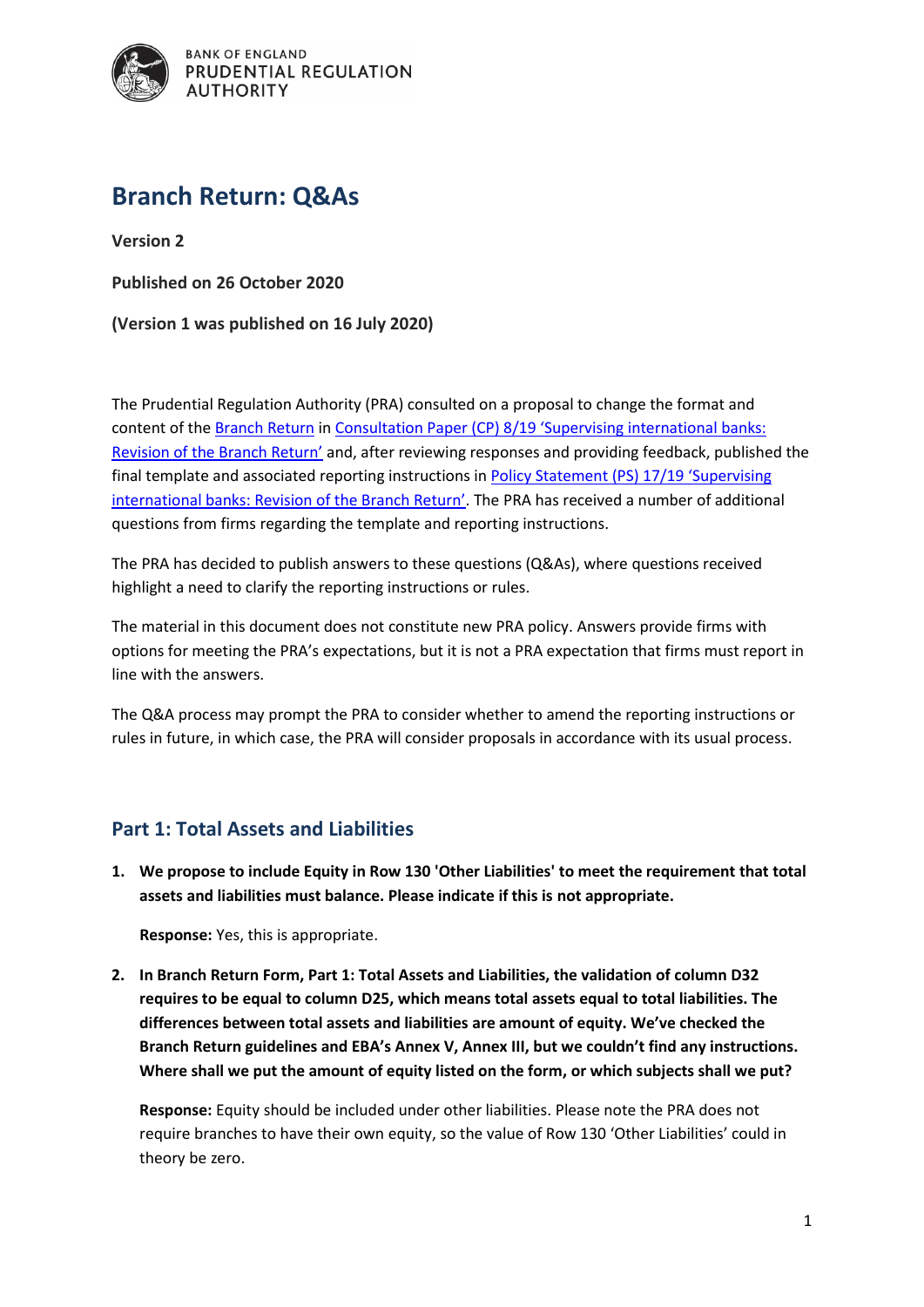

3. **We propose to report FX derivatives in the currency of the notional receivable leg, consistent with our current reporting. Please indicate if this is not appropriate.**

**Response:** Please report the sterling equivalent as at the reporting date.

**4. Please confirm that issued Certificates of Deposit reported in Row 100 'Of Which: Certificates of Deposit' should include only those that are not negotiable, with negotiable Certificates of Deposit reported in Row 110 'Debt Securities Issued'.** 

**Response:** Certificates of Deposit (CDs) are to be treated as debt securities as long as they are negotiable, and should be reported in Row 110. Non-negotiable CDs should be treated as deposits and reported in Rows 090 and 100.

**5. We hold significant hybrid instrument assets – individual transactions which are a combination of both loan funding and embedded derivatives. Please confirm under which asset category these hybrid instruments should be reported.**

**Response:** Please report as per FINREP guidance. Where the assets do not meet the FINREP criteria to be reported as either 'Loans and advances' or 'Derivatives', they should be reported as 'Other assets'.

**6. As there is not a specific 'Short Positions' category in the 'Liabilities' section of Part 1 we propose to report short securities positions under 'Other Liabilities'. Please confirm this is appropriate.** 

**Response:** Yes, this is appropriate.

# **Part 1: Memo item: Total Assets and Liabilities – Assets originated by UK branch but booked outside of UK (row 150)**

**7. Are these assets recorded during the period of report or only those assets at the reporting date?**

**Response:** Firms should report a stock figure (rather than a flow figure), as of the reporting date.

**8. In either case are these to be reported on a cumulative basis so that the balance continues to grow?**

**Response:** As above, firms should report a stock figure.

**9. What happens if the asset e.g. a loan was arranged for one year and this was repaid in that period so that at the period there was no new asset?**

**Response:** Such assets do not need to be included in Row 150.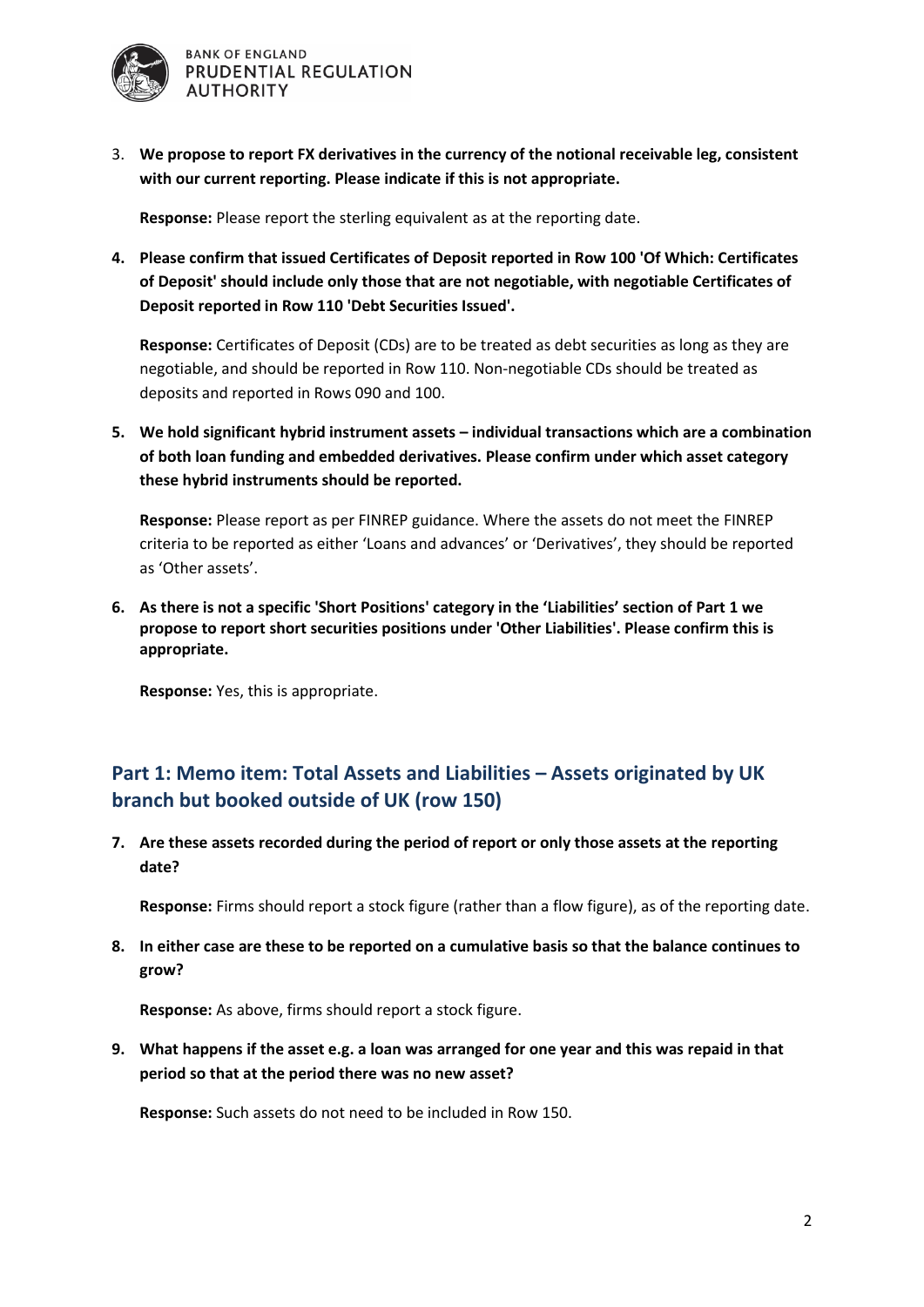

*10. Once the asset has been booked, and the salesperson/trader has received the revenue credit, the management of that asset generally resides in the other location/Parent bank. Should these assets be reported here?* 

*Response: Such assets should be reported in Row 150 if they continue to be risk managed in the UK.*

**11. What happens if the trader/salesman receives a credit for arranging a 'liability' eg a deposit in the Parent bank, for which a credit is assigned to the Branch salesman. Are these deducted from the assets to report net assets?**

**Response:** There is no need to deduct liabilities from the figure in Row 150.

**12. Are Global book assets to be reported? Banks run global books eg FX options. A global book is where the positions are risk managed across different regions and time zones. The branch trader executes into a global book that is in the Parent bank legal entity but in the London time zones, the London Branch trader manages the risk and would receive a revenue share.**

**Response:** If these assets are not considered to belong to the UK branch (as per the definition in the reporting guidance for the Branch Return), they should be included in Row 150.

*13. Do we need to report here all assets originated from the UK?*

*Response: Firms should report here assets which are originated in the UK (and booked outside the UK branch) but which continue to be risk managed in the UK.*

*14. For wholesale traded assets originated in the UK branch but booked outside the UK, should this reflect activity with external clients only, or both external clients and group companies?*

*Response: Firms should report here assets which reflect activity with both external clients and group companies.*

#### **Part 1: Memo item: Gross derivatives assets (row 160)**

**15. Please confirm that the value reported in Row 160 'Gross Derivatives Assets' should be the same value as that submitted on the London Branch Bank of England Form BT (combining box 19BL-19B on that form), or is the requirement only that it be calculated on a consistent basis?**

**Response:** We would expect the calculation method to be the same, and so the reported numbers will be the same in the BT and Branch Return, unless there are timing differences (ie different 'as of' dates).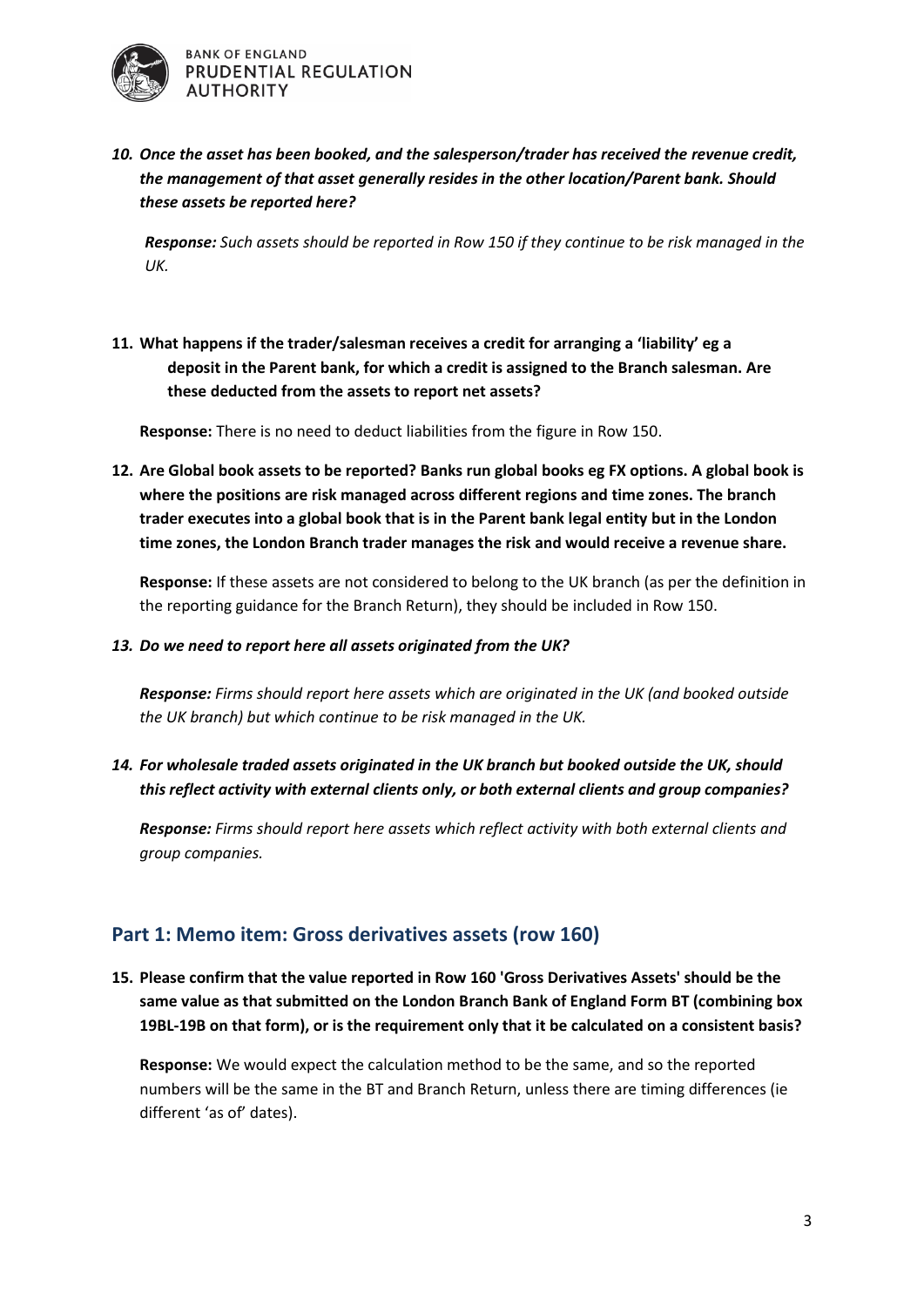

## **Part 2: Deposits**

**16. Please confirm that the 'Total' value in Row 010 in this section should equal the Row 090 'Deposits' total on Part 1 'Total Assets and Liabilities' and should include intragroup balances.**

**Response:** We do not require the 'Total' value in Row 010 to equal the Total on Part 1 'Total Assets and Liabilities'. Yes, 'Deposits' in Part 2 should include intragroup balances.

**17. We report our negotiable certificates of deposit as debt issued, and do not have ready availability of data relating to the counterparty. Given your previous confirmation that we must report certificates of deposit under 'Deposits' in Part 1, please confirm that it is also required to report them under Part 2 'Deposits' with the associated counterparty split, as this will require significant manual work.** 

**Response:** Please exclude negotiable CDs from part 2, and only include non-negotiable CDs.

## **Part 3: Loans and advances other than held for trading**

**18. Please confirm that the 'Loans and advances' Gross Carrying Amount in row 080 in this section should equal the total in Part 1 'Total Assets and Liabilities' row 030 'Loans and Advances' and should include intragroup balances.**

**Response:** If a firm has no loans and advances held for trading, the 'Loans and advances' Gross Carrying Amount in row 080 should equal the Total in Part 1 'Total Assets and Liabilities'. If a firm has loans and advances held for trading, these figures should not be equal. Yes, both Part 1 row 030 'Loans and Advances' and the whole of part 3 should include intragroup balances.

*19. May we assume that mortgage loans to households or non-financial corporations should be reported under 'Other term loans'? If so, we are not sure why Part 3, row 060, columns 050 and 060 are greyed out.*

*Response: Yes, please report mortgages under 'Other term loans' in column 005. In columns 050 and 060, please report mortgage loans in row 090 and row 091.*

*20. Validation rule BRv0011 indicates that row 080 is the sum of rows 010 to 070, but Part 3 row 010 columns 050 and 060 and Part 3 row 060 columns 050 and 060 are greyed out, as a result, we are not able to clear the validation errors in Part 3 row 080 columns 050 and 060.*

*Response: Validation rule BRv0011 only applies to column 005.*

## **Part 5: Derivatives**

**21. Please confirm that the Row 010 'Total derivatives' Carrying amounts for 'Financial Assets Held for Trading' and 'Financial Liabilities Held for Trading' on this section should equal the Total**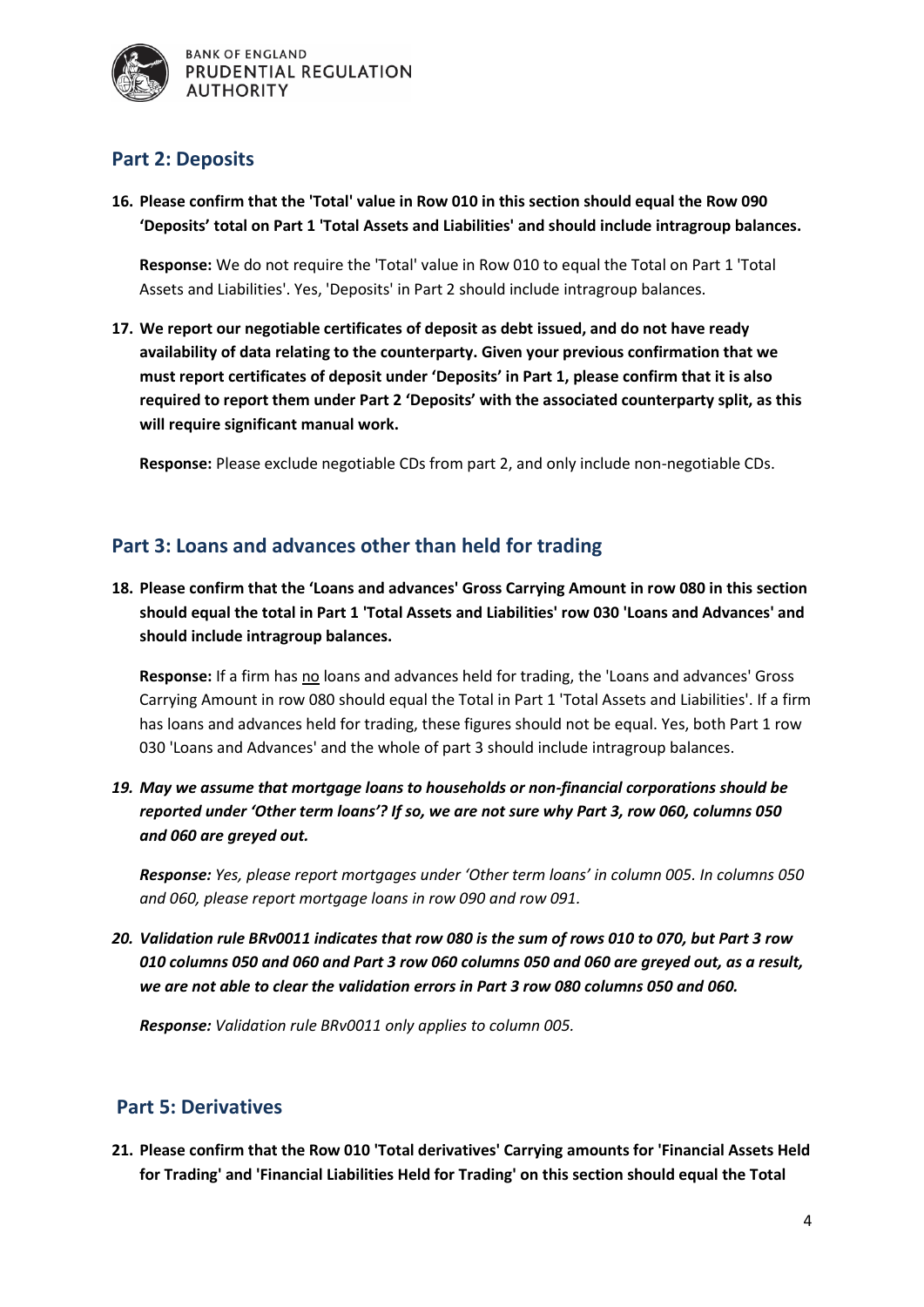

#### **Row 040 'Derivatives' (assets) and Row 120 'Derivatives' (liabilities) respectively on Part 1 'Total Assets and Liabilities'.**

**Response:** Please report derivatives assets and liabilities that are held for trading in Part 5, following the guidance for FINREP table 10. The numbers in rows 040 and 120 of Part 1 can also include hedge accounting derivatives, so the numbers may not equal unless a firm only has derivatives held for trading.

**22. FINREP derivatives reporting separates derivatives into those 'Held for Trading' (Form 10) and Hedging Derivatives (Form 11). Given the Branch Return does not make this distinction, we propose to report all derivatives under Part 5. Please confirm this is appropriate.**

**Response:** Please report derivatives assets and liabilities that are held for trading in Part 5, following the guidance for FINREP table 10, and exclude hedging derivatives.

## **Part 6: Payments, Settlements, Custody & Clearing**

**23. Please confirm whether a Financial Market Intermediary is defined as the corporate entity (such as London Clearing House) or its individual clearing services (such as SwapClear and RepoClear).**

**Response:** This is corporate entities (as with the previous version of the Branch Return published in PS8/15).

**24. If we only have indirect payments, do we need to fill out D116/D117? Or do we not need to fill out this part?**

**Response:** Rows 020 and 030 should be completed.

**25. Should the FMIs included in the 'eight UK Financial Market Infrastructures (FMIs)' data include any FMIs listed on the Bank of England website regardless of where the FMI is based, or is the requirement only to report for UK based FMIs?**

**Response:** We can confirm that the requirement is only to report for UK-based FMIs.

**26. As per our business model we are the direct custodian of our client assets, but typically the assets are booked in our UK books and records but are then 'physically' held by our network of sub-custodians in various markets. Historically our assets under custody have been reported in the Branch Return as direct on the assumption that it needs to reflect the contractual basis with our clients (we are the custodian towards our client). Can you please confirm that current approach is correct or it should be reported as indirect (where the assets are physically held)?**

**Response:** In line with the Branch Return guidance, our preference is that assets not held at the reporting firm but at sub-custodians are reported as 'indirect'.